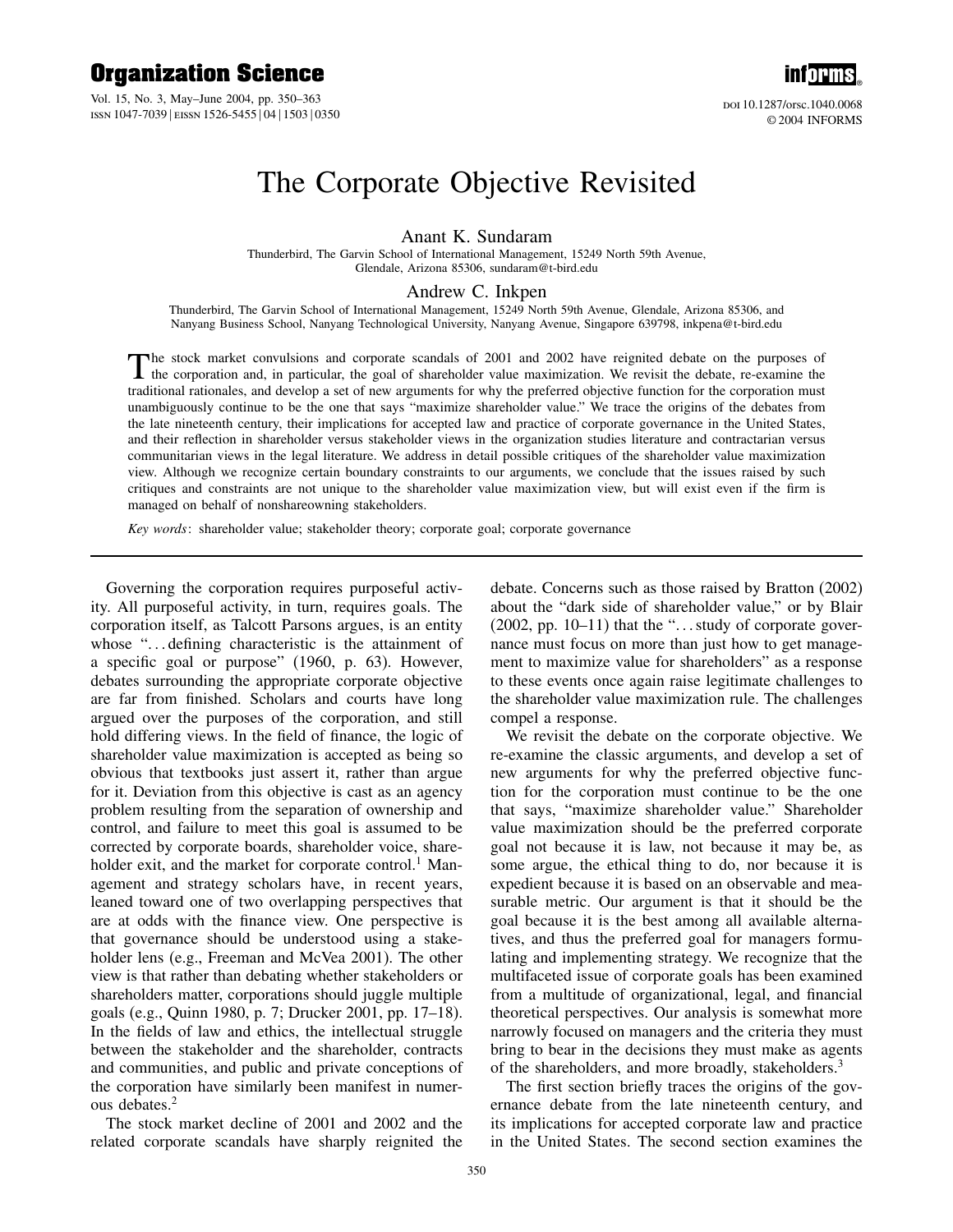stakeholder perspective and identifies the reasons why this perspective cannot be a valid model for corporate governance. The third section presents arguments for the primacy of shareholder value maximization as the preferred objective function. The final section examines critiques and boundary conditions of the shareholder value maximization norm, provides counterarguments that must be addressed by its critics, and offers concluding thoughts.

# Evolution of Corporate Goals (and Arguments Thereof) in the United States: A Brief History

Opposing views on the purpose and accountability of the corporation—contracts versus communities, or private (property) versus public (social and political entity) conceptions of the corporation—have been manifest in numerous debates during the past 150 years. The one-orthe-other view of the corporation has cyclically gained ascendancy during various periods in this time (see Bradley et al. 1999, Matheson and Olson 1992).

During the first part of the nineteenth century, each instance of incorporation required a special act of the state legislature, and only stakeholders mattered (Millon 1990, p. 206). As a creation of the state, the corporation was viewed as a socially useful instrument for the state to carry out its public policy goals and as an entity whose powers must be kept in check. $4$  The legal norm was the ultra vires doctrine, which limited the ability of a corporation to pursue activities beyond its original charter or state of incorporation.<sup>5</sup> Toward the end of the nineteenth century, allowance by states of general incorporation resulted in explosive growth in corporations for private business purposes and to erosion of state attempts to proscribe their behavior through the ultra vires doctrine. Soon, the earlier concerns for stakeholder welfare gave way to the notion of managing the corporation for shareholders' profits.

The event that led to the clearest articulation of the primacy of the shareholder value maximization in the United States was the ruling by the Michigan State supreme court in Dodge vs. Ford Motor Company, 1919. Henry Ford wanted to invest Ford Motor Company's considerable retained earnings in the company rather than distribute it to shareholders. The Dodge brothers, minority shareholders in Ford Motor Company, brought suit against Ford, alleging that his intention to benefit employees and consumers was at the expense of shareholders. In their ruling, the Michigan court agreed with the Dodge brothers: "The business corporation is organized and carried on primarily for the profit of stockholders. The powers of the directors are to be employed for that end."

This legal norm found two influential intellectual underpinnings. The publication of The Modern Corporation and Private Property by Berle and Means (1932) highlights the problems of managerial discretion and self-dealing that shareholders face given the separation of ownership and control that characterize the widely held corporation (see Bratton 2001 for a comprehensive reassessment of Berle and Means). Based on assumptions of property rights, they argue that managing on behalf of the shareholders was the sine qua non of managerial decision making, because shareholders were property owners. The other was the article The Nature of the Firm, by Coase (1937), which asks the question, why do firms exist when market can perform similar functions? Coase argues that firms are a nexus of contracts to minimize transactions costs of markets, which leads to the rationale for the existence of a firm that has nothing to do with state benevolence. These legal and intellectual developments paralleled important regulatory developments. As Bradley et al. (1999) point out, "... the primary focus of this regulatory activity was on capital providers to the firm" (1999, p. 24). This era witnessed the Securities and Exchange Act of 1934, the Glass-Steagall Act of 1932, and the Investment Company Act of 1940.

However, stakeholder concerns regained ground again. In the wake of the 1929 stock market crash and the Great Depression, scholars reevaluated the shareholder value maximization viewpoint. The most widely recognized arguments are attributed to Dodd (1932), who argues that if the corporation can be viewed as an entity that is separate from its shareholders, then it has citizenship responsibilities. The role of management could not be restricted to that of carrying out its shareholder responsibilities, but rather would be that of a trustee with citizenship responsibilities on behalf of all constituencies, even if it meant a reduction in shareholder value.<sup>6</sup> In the subsequent decades, legislative developments paralleled this sense of corporate responsibility toward nonshareholding stakeholders arising from such an "entity" view of the corporation. Bradley et al. (1999, pp. 24–29) chronicle the legislative moves toward such entity status, reflected in shifts away from capital providers and toward constituencies such as labor, consumers, and the natural environment, well into the 1970s (see, in particular, Footnotes 94 through 128, where they detail at least 32 such legislative acts). This was also the period when courts granted First, Fourth, and Fifth Amendment rights to corporations (they had previously granted Fourteenth Amendment rights). The three-decade burst of pro-shareholder sentiment during the early part of the twentieth century had been replaced by four decades of pro-stakeholder sentiment.

In the last two decades of the century, despite statelevel legislative efforts to the contrary, the pendulum swung back to the shareholder. Beginning with the work of Milton Friedman, and his view that the sole social responsibility of business is to increase profits (Friedman 1970), corporate social responsibility arguments came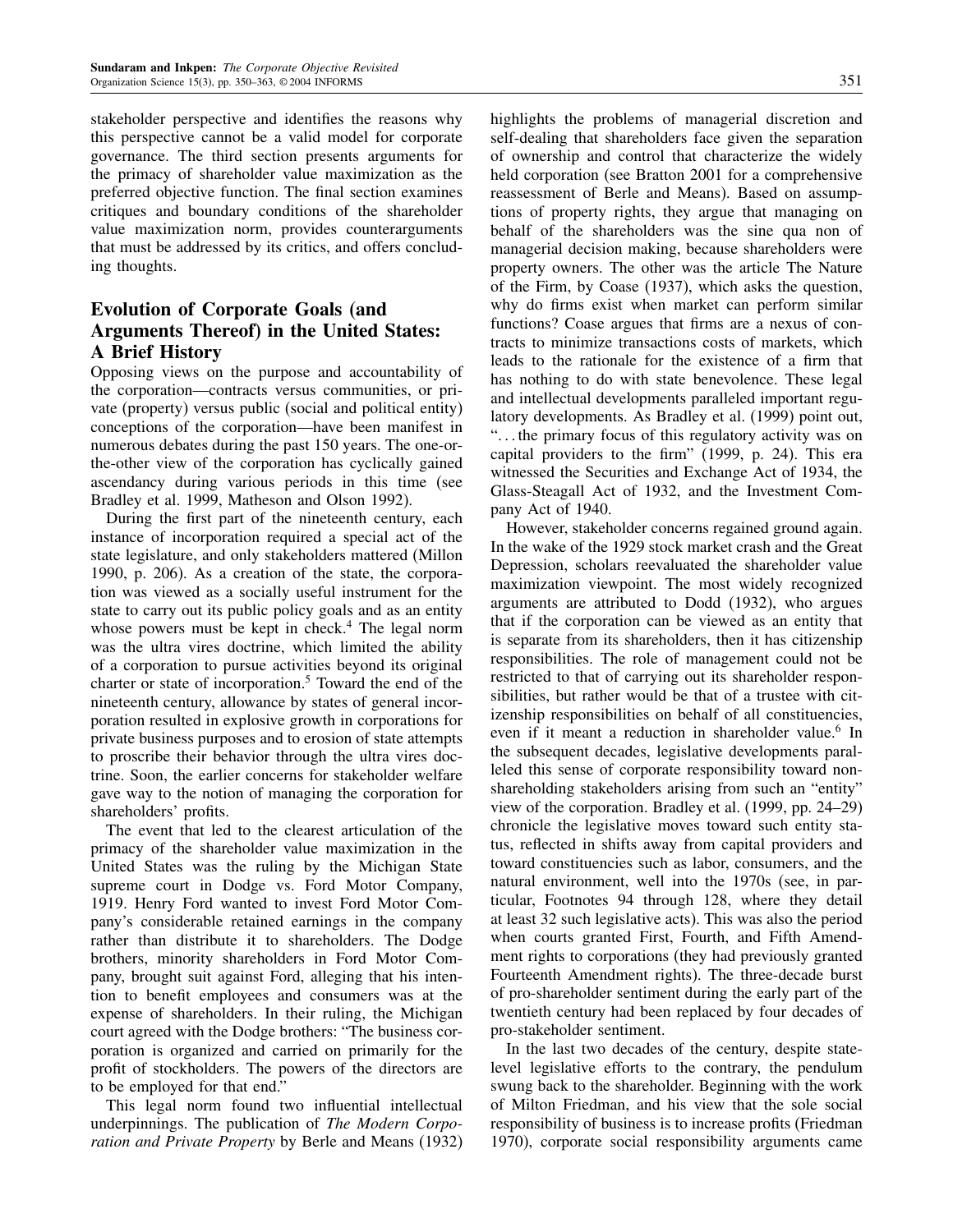under increasing intellectual attack. Agency theory arguments (Alchian and Demsetz 1972, Jensen and Meckling 1976, Fama and Jensen 1983), as well as the notion of the corporation as a nexus of contracts, as put forth by the law and economics scholars (e.g., Easterbrook and Fischel 1991), bolstered this attack. The upswing in the market for corporate control and hostile takeovers starting with the 1980s and lasting nearly two decades (Holmstrom and Kaplan 2001), the unstoppable globalization in product and capital markets (Bradley et al. 1999), the return to focus and deconglomeration that reversed the corporate practices of the 1950s and 1960s (Davis et al. 1994), the ascendance of Reagan-Thatcher capitalism (and the fall of communism) in the political realm, the Internet-communications-biotechnology revolution in the technological realm (both sustaining and sustained by the bull market of the 1990s in the capital markets realm), and the apparently inexorable trend that the world was beating a path to the Anglo-American model in the governance realm, all converged to solidify the ascendance of the shareholder view of the firm. This view—the corporation as a shareholder value maximizing economic entity; emphasizing contractual exchanges, with the role of law to promote contractual freedom; with discipline forced by the invisible hand, the market for corporate control; and competition in product, labor, and capital markets—seemed to have all but trumped the alternative (Bradley et al. 1999).

There surely were regulatory counterattacks to this march of shareholder dominance. By the early 1990s, 30 states in the United States had enacted stakeholder statutes (also called constituency statutes; McDaniel 1991, Orts 1992) that allowed directors to consider the interests of nonshareholder constituencies in corporate decisions. However, the net effect of these statutes was marginal. Studies concluded that they did little to alter the centrality of shareholder primacy in U.S. corporate law (Singer 1993, Springer 1999). Indeed, one comprehensive assessment suggested that, "Directors appear to invoke constituency statutes more as a rationalization for deferring to their discretion than as a principled justification for consideration of constituent interests" (Springer 1999, p. 122), and that, if anything, they have detracted from the need for real changes in corporate law that address stakeholder needs.<sup>7</sup>

The shareholder value maximizing ideology so clearly dominated the discourse in corporate governance that a famous jurist and scholar, Chancellor Allen of the Delaware Chancery Court observed that "[o]ne of the marks of a truly dominant intellectual paradigm is the difficulty people have in even imagining any alternative view" (Allen 1993, p. 1395). However, such a view exists.

#### The Stakeholder Argument

The stakeholder movement and its uneasy coexistence with the goal of shareholder value maximization has

been prevalent for as long as the modern corporate form has been in existence. It is only relatively recently that the stakeholder view has increased in prominence in organization studies. Scholars credit Freeman's (1984) pioneering work linking stakeholders with strategic management as the proximate starting point (e.g., Mitchell et al. 1997). A common theme is that firms should treat stakeholders as ends and should attend to the interests of all stakeholders, not just shareholders (Jawahar and McLaughlin 2001). Freeman and McVea describe stakeholder management as follows:

The stakeholder framework does not rely on a single overriding management objective for all decisions. As such it provides no rival to the traditional aim of "maximizing shareholder wealth." To the contrary, a stakeholder approach rejects the very idea of maximizing a single-objective function as a useful way of thinking about management strategy. Rather, stakeholder management is a neverending task of balancing and integrating multiple relationships and multiple objectives (2001, p. 194).<sup>8</sup>

Stakeholder theory attempts to address the question of which groups of stakeholders deserve or require management's attention. Arguments advanced are often normative, such as "the interests of key stakeholders *must* be integrated into the very purpose of the firm, and stakeholder relationships *must* be managed in a coherent and strategic fashion" (Freeman and McVea 2001, p. 193, italics ours). Clarkson (1995, p. 112), for instance, argues that "the economic and social purpose of the corporation is to create and distribute wealth and value to all its primary stakeholder groups, without favoring one group at the expense of others."

Freeman defines a stakeholder as "any group or individual who can affect or is affected by the achievement of the organization's objectives" (Freeman 1984, p. 46). Intentionally broad, Freeman's objective was to develop a literary device that calls into question the emphasis on shareholders. Clearly, such a broad definition raises some practical concerns. How should a manager identify the important stakeholders and on what basis should other stakeholders be classified as unimportant? Who should determine the criteria that distinguish important and unimportant stakeholders—The board? The CEO? The stakeholders themselves? In attempting to answer these questions, Mitchell et al. (1997) reviewed the literature and developed a list of 27 different definitions of stakeholders. The definitions were sorted along dimensions such as basis for legitimacy, power dependence, and urgency. Although the authors develop a theory of stakeholder salience, they conclude that the attempt to define relevant stakeholders along these dimensions is "somewhat overwhelming" (Mitchell et al. 1997, p. 862). Jones (1995) makes clear that the term stakeholder applies not only to groups such as customers or employees, but also to subgroups of customers (e.g.,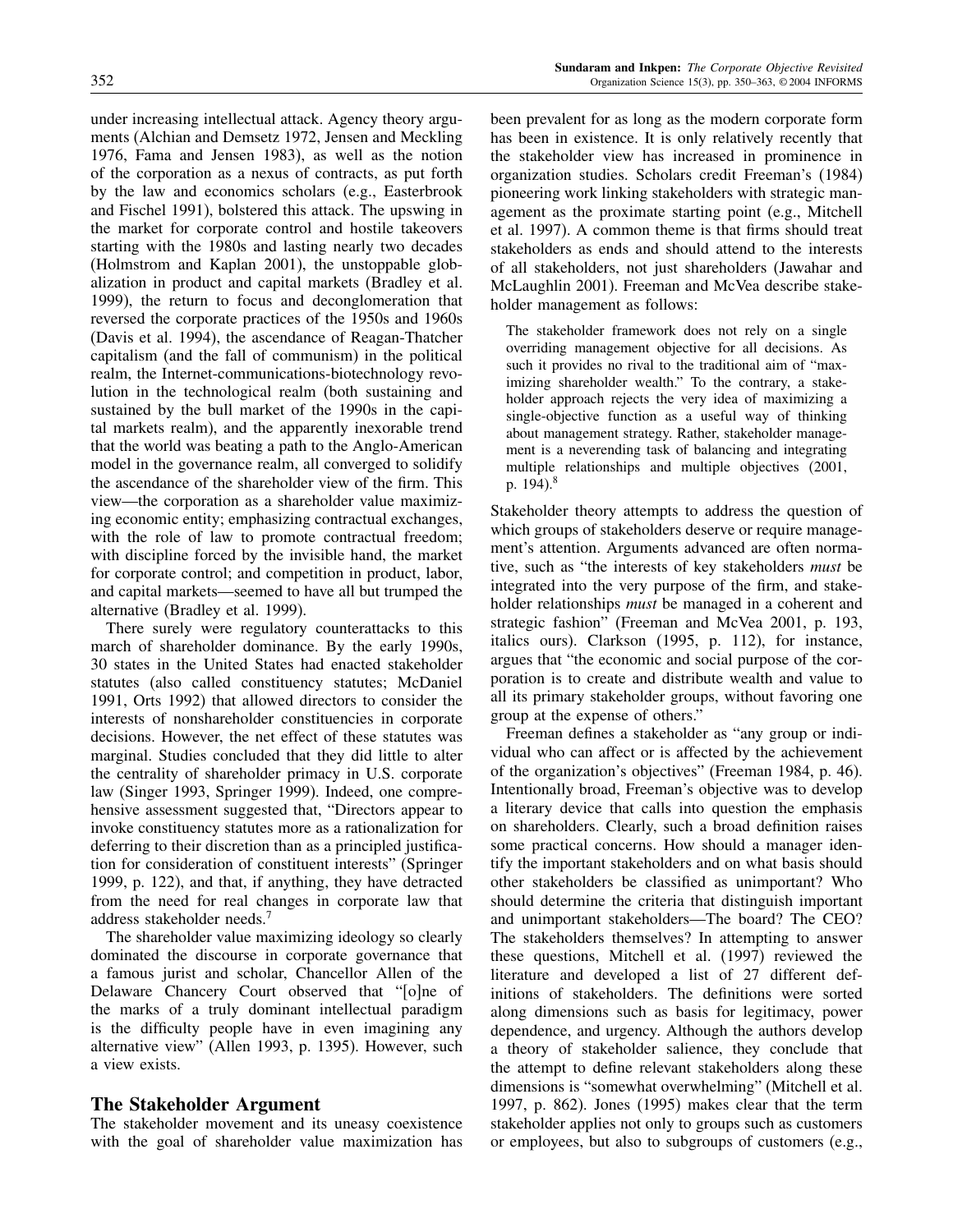buyers of over-the-counter medicine versus buyers of shampoo) and employees (e.g., shopworkers and middle managers) who might have distinct and competing interests, thus implying that some stakeholders are more important than others. In contrast to such a hierarchy, Clarkson (1995) argues that the interests of all legitimate stakeholders have intrinsic value and that no particular interests should dominate those of the others.

The literature has also attempted to link stakeholder management with firm performance. Mitchell et al. (1997), for example, state that "stakeholder theory, we believe, holds the key to more effective management" (p. 800). Jones (1995), in his discussion of instrumental stakeholder theory, argues that if firms contract with their stakeholders on the basis of mutual trust and cooperation, they will have a competitive advantage over firms that do not. Donaldson and Preston (1995) state, "Corporations practicing stakeholder management will, other things being equal, be relatively successful in conventional performance terms" (p. 67). Altman (1998) finds that many "executives believe that community involvement is a business imperative, often creating a competitive advantage" (p. 222). Despite such claims, the purported relationship is largely unsupported by empirical results. For example, Berman et al. (1999) claim to have found a link between stakeholder management and firm performance. However, their results find that only two of five stakeholder posture variables (employee and customer relationships) are significant; community, diversity, and the natural environment have no impact. Contrary to expectations, they find that stakeholder relationships do not drive strategy. In another study, Agle et al. (1999) find no relationship between stakeholder salience and corporate performance, but find a stakeholder class system with shareholders classified as "privileged." Griffin and Mahon (1997) review 51 studies over 25 years that explore the empirical relationship between corporate social performance and corporate financial performance and conclude that no consensus exists. In one of the few studies to link stakeholder orientation to firm outcomes, Hillman and Keim (2001) find that stakeholder management is complementary to shareholder value creation. They also find that participating in social issues beyond a point adversely affects the creation of shareholder value. Moreover, they conclude, "The emphasis on shareholder value creation today should not be construed as coming at the expense of the interests of other primary stakeholders" (Hillman and Keim 2001, p. 136). Based on a detailed review of 95 empirical studies linking corporate social and financial performance (spanning 30 years of research), Margolis and Walsh (2001) conclude that any conclusion "... indicating that a positive relationship exists between social performance and financial performance must be treated with caution" (p. 13).

Freeman and McVea (2001) suggest that

Diverse collections of stakeholders can only cooperate over the long run if, despite their differences, they share a set of core values. Thus, for a stakeholder approach to be successful it must incorporate values as a key element of the strategic management process (p. 194).

What this means is that managers must identify these core values and use them as the basis for decision making. Whose values should be represented in such management decision making? As Harrison and Freeman (1999) concede, researchers have focused on broad typologies and have ignored the differences within stakeholder groups. It is problematic to discuss groups such as employees as if there is one employee set of values. The task of establishing core values such as what a company stands for, and doing this in a manner that takes into account concerns across and within heterogeneous stakeholder groups imposes an unrealistic expectation of managers.

## Arguments for the Primacy of Shareholder Value Maximization

Our argument for why shareholder value maximization should be the preferred corporate goal has five parts: (1) The goal of maximizing shareholder value is pro-stakeholder. (2) Maximizing shareholder value creates the appropriate incentives for managers to assume entrepreneurial risks. (3) Having more than one objective function will make governing difficult, if not impossible. (4) It is easier to make shareholders out of stakeholders than vice versa. (5) In the event of a breach of contract or trust, stakeholders, compared with shareholders, have protection (or can seek remedies) through contracts and the legal system.

#### Maximizing Shareholder Value Maximizes the Value of the Whole Firm

Much of the debate has revolved around shareholders versus nonshareowning stakeholders. Such a debate is incorrectly framed, because the goal of maximizing shareholder value can be manifestly pro-stakeholder. Cash flows from share ownership are purely residual claims. These claims are due only after all other committed corporate claims (e.g., payments to suppliers, wages and salaries to employees and management, and interest and principal payments to bondholders) have been met. How does this relate to firm value maximization? In situations where outputs result from team production efforts, maximization of output occurs when control rights are assigned to the residual claimant (Alchian and Demsetz 1972). Only residual cash flow claimants have the incentive to maximize the total value of the firm. Claimants to committed cash flows have no incentive to increase the value of the firm beyond the point at which their commitments are assured.

This argument was most compellingly articulated by Easterbrook and Fischel: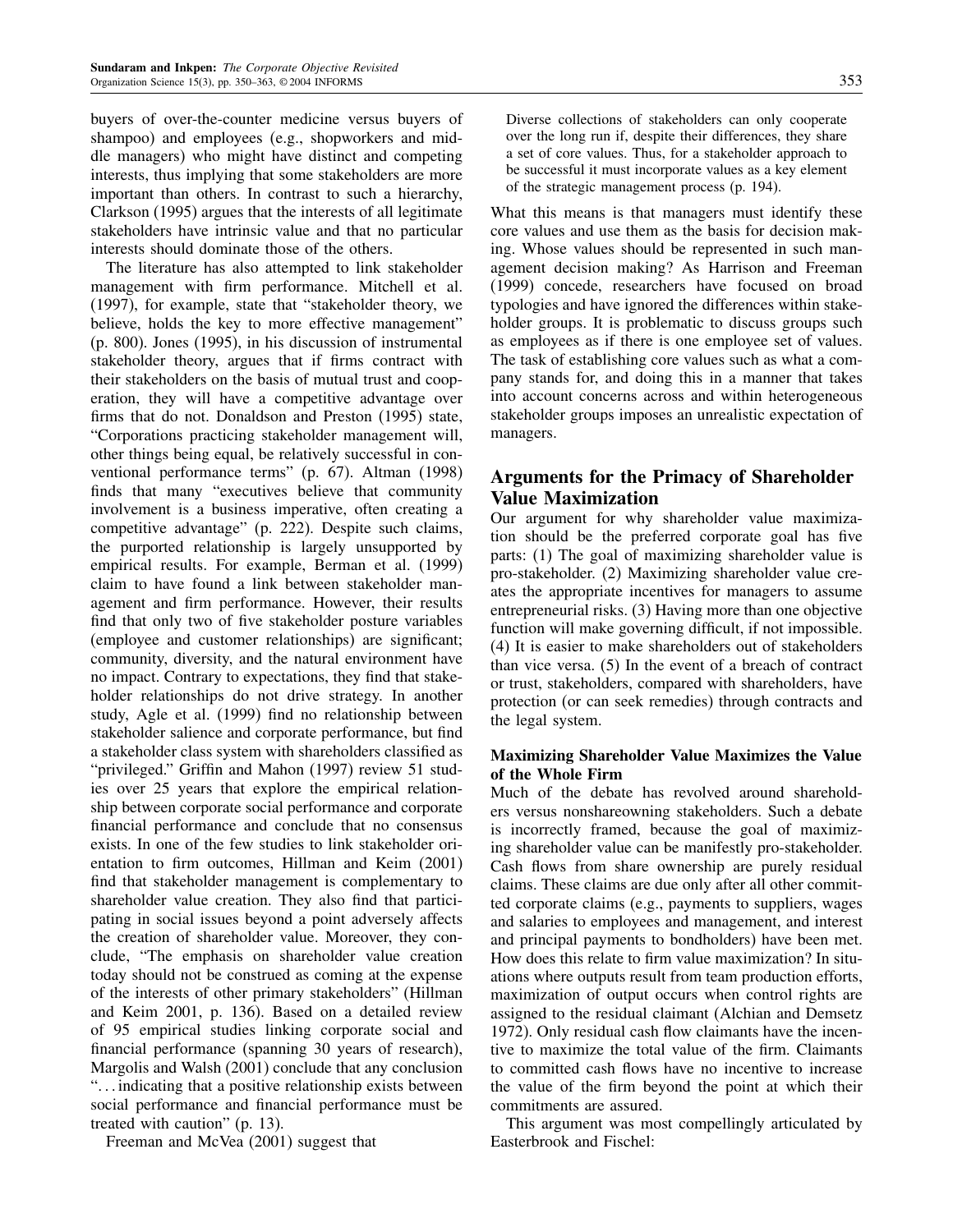As residual claimants, shareholders are the group with the appropriate incentives...to make discretionary decisions ... Those with fixed claims on the income stream may receive only a tiny benefit (in increased security) from the undertaking of a new project... [B] ecause shareholders  $\dots$  bear the risk at the margin, they are more likely than bondholders to have the appropriate incentives and thus are the more appropriate holders of discretionary powers. The right to vote (that is, the right to exercise discretion) follows the residual claim (1983, p. 403).

Extending this argument, Macey (1989, 1991) points out that control rights should go to shareholders because, as residual claimants, they are the constituency that will value this right most. Shareholders have the greatest incentive to induce firms to engage in activities that fixed claimants would consider excessively risky, because they gain all of the benefits from the success of risky activities, but stand to lose only the amount of their initial capital investment. Fixed claimants do no better whether the firm performs "spectacularly well" or just "well." Recognizing that, they will adjust the price they pay for their fixed claims to compensate themselves for the prospect that the firm will undertake activities that lead to wealth transfer. Thus, it will be the shareholders, not fixed claimants, who bear the costs of any anticipated excessive risk taking. Thus, managing on behalf of shareholders forces managers to go beyond satisficing effort levels that would suffice were they were to manage the firm on behalf of just fixed or quasi-fixed claimants. By going beyond the requirements of such committed claims, managers increase the size of the pie for all constituencies.

#### Stakeholder Management Distorts Entrepreneurial Risk-Taking Incentives

Managers often bear undue amounts of nondiversifiable risk in one asset, the firm for which they work. Even though they might be diversified in their personal investment portfolio, it might not be sufficient to compensate for the effect of poor diversification, because their human capital and financial capital (in the form of stock compensation, or investments in retirement wealth) are tied up in the firm's assets. This can lead them to focus on the total risk characteristics of the firm's cash flows, when what actually matters for shareholder value maximization is risk that cannot be diversified away, i.e., the systematic risks in a well-diversified portfolio that shareholders own. Put simply, shareholders care about the systematic risks of a firm's cash flows in the context of a diversified portfolio and are risk neutral at the margin; poorly diversified managers care about the systematic plus unsystematic risks of the firm's cash flows, and thus tend to be more risk averse than shareholders. Such entrepreneurial risk aversion can lead to overreliance on decisions to stabilize cash flows, such as survival or market share maximization. Entrepreneurial

risk aversion can lead to unrelated diversification, excessive hedging, and avoidance of high-growth investment opportunities.

Managing on behalf of fixed claimants exacerbates the incentive for entrepreneurial risk aversion because fixed claimants are also driven to minimize total risk. Bondholders base decisions on the bankruptcy risk in a firm's cash flows (i.e., based on assessments of total risk), not on its value-maximizing potential from free cash flows discounted at the risk-adjusted cost of capital. Employees prefer the prospect of permanence from cash flow stability, rather than the prospect of job layoffs that more volatile cash flows bring from the greater risks. Suppliers do not get paid in full, and commitments to the community to which the firm belongs (e.g., contributions to local charities, hospitals, schools, and so forth) cannot be met if the firm goes into bankruptcy. All constituencies, except residual cash flow claimants, have incentives to dissuade managers from taking excessive entrepreneurial risks. This compounds the managerial incentive to avoid risks from poorly diversified wealth and human capital. In the process, the firm runs the risk of forgoing investments in new opportunities for growth, in new markets and products, in new technologies, and in cutting-edge areas of economic activity, all of which will erode the firm's ability to innovate and, hence, stay competitive.

#### Having More Than One Objective Function Is a Recipe for Confusion

Many stakeholder theorists suggest that managers should manage on behalf of multiple constituencies and juggle multiple goals. However, having more than one objective function creates the potential for confusion and dithering in decision making. As Jensen (2001) argues, "multiple objectives is no objective," because

[I]t is logically impossible to maximize in more than one dimension at the same time unless the dimensions are monotone transformations of one another. The result will be confusion and lack of purpose that will fundamentally handicap the firm in its competition for survival  $(p. 10)^9$ .

A basic problem with the stakeholder view is that the question of which stakeholder should matter is left unanswered. To suggest that managers must juggle multiple goals in a complex hierarchy is wishful thinking. Even if managers could decide on a single stakeholder, there is differentiation within stakeholding groups—e.g., different classes of employees, seniority levels for bondholders, tiers for suppliers, community groups whose objectives might be in conflict with those of other community groups, and so forth. Even within carefully parsed or defined stakeholding groups on which everyone could agree there arises the question in a global firm of whether it is the domestic or nondomestic constituency whose goals should predominate. The alternative is to suggest that the manager should choose,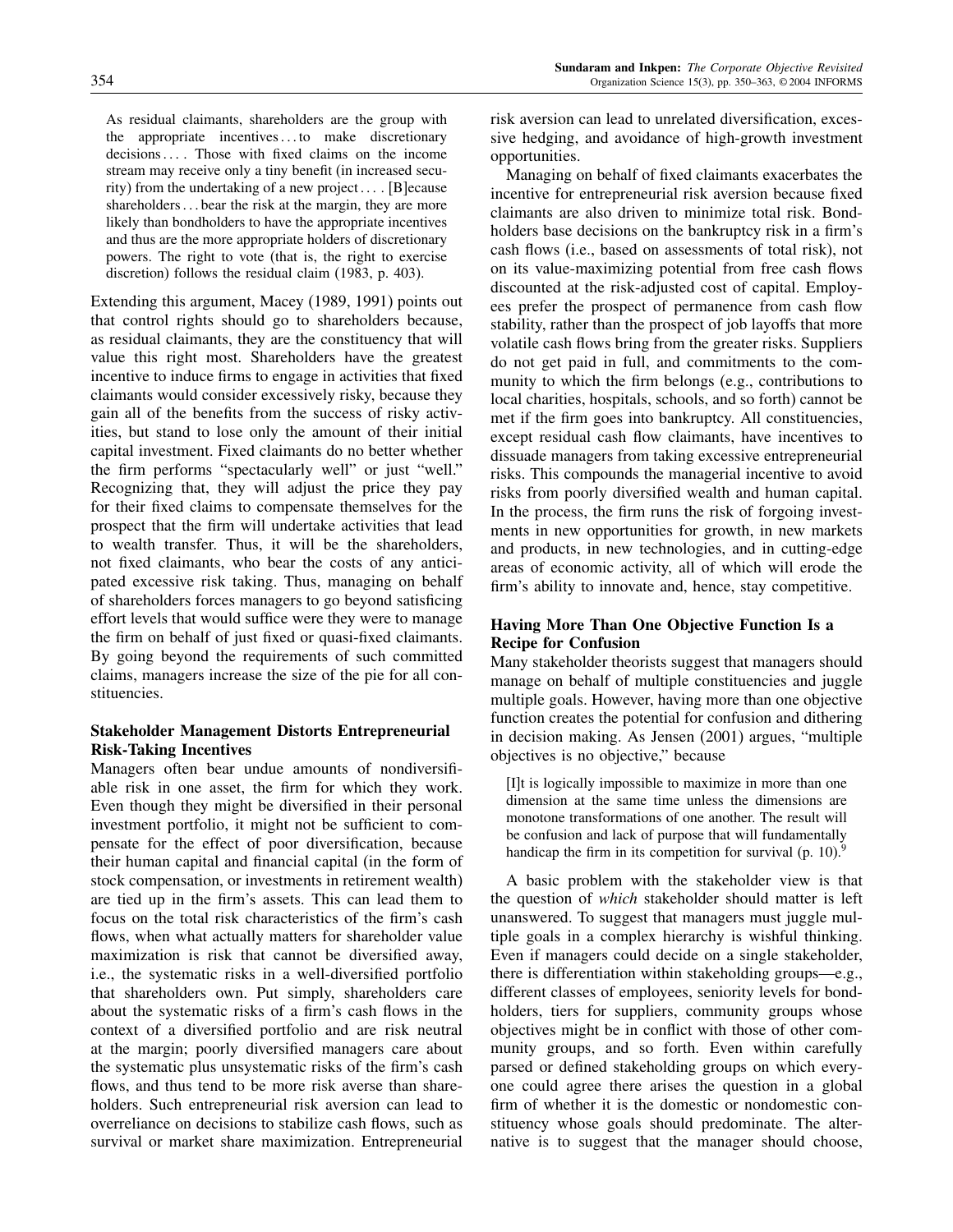because that is, after all, what a leader is required to do. What is the social, economic, and political legitimacy of a manager to choose? Who oversees and legitimates these choices? Even if such a manager is benevolent, what reasonable investor would be willing to supply capital at a competitive cost to such a firm?

In summary, it is not possible to manage on behalf of multiple constituencies when their goals are in conflict. Even if it were possible to do so, it may not be socially desirable to allow managers the unfettered freedom to do so. Shareholder value, on the other hand, is a singlevalued metric that is also observable and measurable.

#### Nonshareowning Stakeholders Can Become Shareholders, but the Reverse Is Not Easy

There is no reason why nonshareowning stakeholding groups concerned about the potential abuses of shareholder value maximization could not demand or choose to become shareholders themselves. Employees, suppliers, and customers can be (and often are) given stocks. Nothing prevents bondholders from becoming stockholders in the firm. Even local communities, such as pension funds managing the retirement wealth of public sector workers, can become shareholders. In the case of a publicly traded firm, these constituencies can buy shares in the open market, thereby becoming shareholders and availing themselves of all shareholder rights.

The preponderance of employee stock-ownership plans, employee stock option plans, and public pension funds are examples of stock ownership by stakeholders. In many instances, such share owners exercise important and credible voice in corporate governance in countries such as the United States (Millstein and MacAvoy 1998). Perhaps the most interesting development recently is the increasing role played by unions voting as shareholders. In the 1990s, unions as labor-shareholders (given their role as shareholder trustees of company pensions) became visible players in the shareholder movement, rivaling traditional institutional shareholders such as pension and mutual funds (Schwab and Thomas 1996, Thomas and Martin 1998). Although their success rates were low, O'Connor (1997) finds that, as a group, labor-shareholders submitted one of the largest numbers of shareholder resolutions, and that they had one of the highest success rates in obtaining passage of their proposals.

Making the reverse happen is not easy: It is difficult, if not impossible, for a shareholder to become a stakeholder. It is fairly obvious that even if (s) he wants to, a shareholder cannot just become, or demand to become, an employee, a supplier, or the member of a local community of a firm in which (s)he owns shares. That being the case, shareholders would be denied the opportunity to participate in the governance process in those firms that manage on behalf of such constituencies.

#### The Law Fills the Judicial Void for Stakeholders

Nonshareowning stakeholders have explicit contracts with the firm, whereas a shareholder's contract is implicit (because all it amounts to is a claim on the firm's residual cash flows). The interests of stakeholders such as employees, suppliers, bondholders, communities, and customers are protected by contract law and by regulation (Bradley et al. 1999, pp. 24–29; Ramseyer 1998; Hansmann and Kraakman 2000, p. 10). Shareholders have no recourse through contract law. U.S. employees, for instance, have contractual provisions in their favor, covering areas such as pensions, health and safety, antidiscrimination, and other forms of labor law. Payment of interest and principal on bonds, adherence to bond covenants, and relations with trade creditors are obligations of the firm and are covered by contract law and banking and commercial laws. The same holds true for the firm's relations with its suppliers and consumers (e.g., warranty laws, product safety laws, product liability laws, antitrust law, and laws governing disclosure of product contents). Communities and involuntary creditors protect themselves through numerous laws aimed at corporations, covering such areas as environmental pollution and law of torts. Where law is inadequate or cannot foresee all contingencies, the judicial system routinely steps in to fill the void and to interpret the terms of the original contract.

Surely, however, shareholders can bring derivative and class action suits. Early evidence (see, e.g., Jones 1981) suggests that although such suits are uncommon and the numbers are exaggerated because multiple suits are brought on the same claim, a vast majority (about 75%) are settled out of court in the plaintiff's favor. In the few that go to trial the success rate for plaintiffs is small courts largely rule in the defendant's favor (see also Romano 1991). The preponderance of subsequent evidence is that shareholders do not profit from such suits, and that they are filed because attorneys stand to gain substantial benefits (Coffee 1985, Romano 1991, Macey and Miller 1991, Munson 2001). Indeed, the incentive to settle, combined with the overwhelmingly low ratio of litigated victories, suggests that such suits are brought for their nuisance value, driven by the fact that, if settled, the corporation pays the legal fees of both parties (Coffee 1985, pp. 15–16 and p. 22; Munson 2001, pp. 459–460). Even if shareholders do win in derivative suits, the damages are paid not to them, but to the corporation, with any gains being indirect, resulting from either an increase in share prices or a change in management behavior. In recent years, class-action suits by shareholders—also called representative shareholder suits because one or a few self-appointed shareholders and their lawyers claim to represent all investors have become more prominent. However, empirical evidence with such class-action suits is similar (Alexander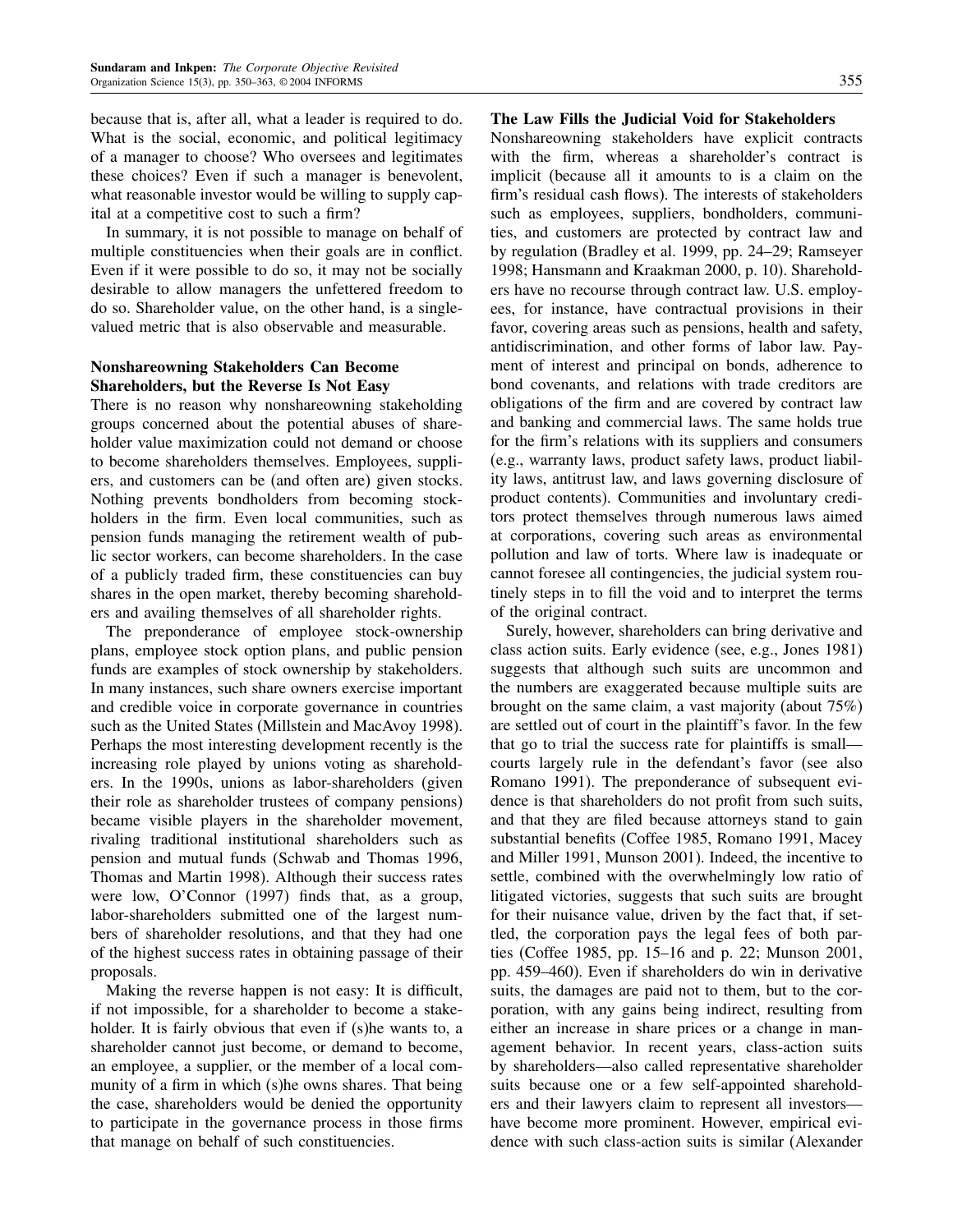1991). During the 1990s, 83% of the cases were settled, with the average proportion of settlement amounts to claimed damages being 14% (Martin et al. 1999, p. 123). Most investors remain passive and are unaware that litigation is even going on and that attorney interests can often diverge from client interests (Macey and Miller 1991). Multiple lawsuits are often filed for the same wrong (Jones 1981, Romano 1991, Thompson and Thomas 2003). Suits tend to be filed by a small number of law firms, with repeat plaintiffs in lawsuits across multiple firms. Thompson and Thomas (2003), for instance, cite evidence that the law firm Milberg and Weiss alone accounted for 31.4% of class action suits filed between 1996 and 1998, and that since 1995 the firm has accounted for 43.8% of all federal securities suits filed and 51.5% of all settlements. Most suits are filed very quickly, often within hours or days of an event (Thompson and Thomas  $2003$ ).<sup>10</sup>

Evidence also shows that the announcement effects of shareholder suits are zero (Fischel and Bradley 1986) or negative (Bhagat et al. 1998; see also Bhagat and Romano 2002). In addition, the Business Judgment Rule provides another layer of protection to boards and officers. Because of the Rule, courts will seldom secondguess the boards' decisions (Ramseyer 1998).

Add to all this the issue that minority shareholders might not receive the same protection as blockholders or controlling shareholders, and it becomes obvious why fiduciary duties of boards are required by law to be owed to shareholders. Essentially, as Macey and Miller (1991) argue, the legal system derives the fiduciary system for filling gaps that arise in the terms of shareholders' implicit contracts with management. Our contention is not that stakeholders have all the contracting power they need or that shareholders have no judicial recourse whatsoever. Rather, it is simply that stakeholders have greater ability to explicitly contract with the firm and thereby have the backing of the judicial system to step in to fill voids in that explicit contract.

### Problems with the Shareholder Maximization View?

Each one of our propositions invites critiques. Some, such as the role of stakeholder statutes, the role of shareholder suits, the role of board fiduciary obligation, and the question of which stakeholders should matter if multiple goals are pursued we have already addressed. However, larger issues loom. The most obvious issue is that our proposition, that maximizing shareholder value maximizes the value of the whole firm, begs distributional implications. In other words, managers might simply transfer value to shareholders from other stakeholders rather than create value and increase the size of the pie.

In response, we raise two questions: (1) In an environment in which global capitalism impels a focus on efficiency, can a firm afford not to focus on shareholder value? (2) Will the incentive to transfer value be limited to a firm that is managed on behalf of stakeholders rather than shareholders? Given the association between efficiency and shareholder value, decisions to increase the latter are often motivated by the former, even though in some instances pursuit of efficiency imposes costs on other stakeholders. Efficiency concerns, in turn, result from the competitive nature of the business environment. Firms that compete in competitive markets for capital, raw material inputs, employees, products, technologies, and corporate control often have no choice but to focus on efficiency. Managing inefficiently in an era of global capitalism risks corporate suicide. Equally, unless the market for corporate control is outlawed, an acquirer will end up doing to the incumbent's stakeholders what incumbents were unwilling to do. Put simply, in a market-driven economic system a manager realizes that, if the firm is not efficiently managed, such efficiency will be imposed. On the question of value transference, we contend that it can occur regardless of which constituency's concerns predominate. Managing on behalf of, say, employees does not preclude the possibility of value transference from suppliers, consumers, bondholders, shareholders, or the natural environment. Indeed, managing on behalf of certain types of employee (e.g., unionized or permanent workers) can be at the expense of other types of employee (e.g., nonunionized or temporary workers). $^{11}$ 

More importantly, there is no evidence that firms in relatively stakeholder-oriented corporate economies such as those in Europe or Japan are more responsible corporate citizens, or less prone to stock market bubbles and managerial malfeasance than the more shareholderoriented U.S. firms. If anything, there is evidence to the contrary. Bennett (1998) finds that corporate donations are smaller in Europe than in the United States, whereas Langlois and Schlegelmich (1990) observe that European companies are less likely to use ethics codes than are U.S. firms. Maignan and Ralston (2002) compare the extent and content of businesses' communications about corporate social responsibility in France, the Netherlands, the United Kingdom, and the United States. They find that French and Dutch businesses are not as eager as U.S. firms to convey good citizenship images in their corporate communications and suggest that this is because U.S. firms are expected to play a leadership role in the communities in which they operate. In contrast, the French and the Dutch do not have a tradition of encouraging such involvement, implying that they are not confronted with the same community leadership expectations as are, perhaps, U.S. firms.

In addition, U.S. firms have been subject to rules governing questionable payments abroad for almost three decades longer than have firms in the European Union or Japan. U.S. firms provide annual data on compliance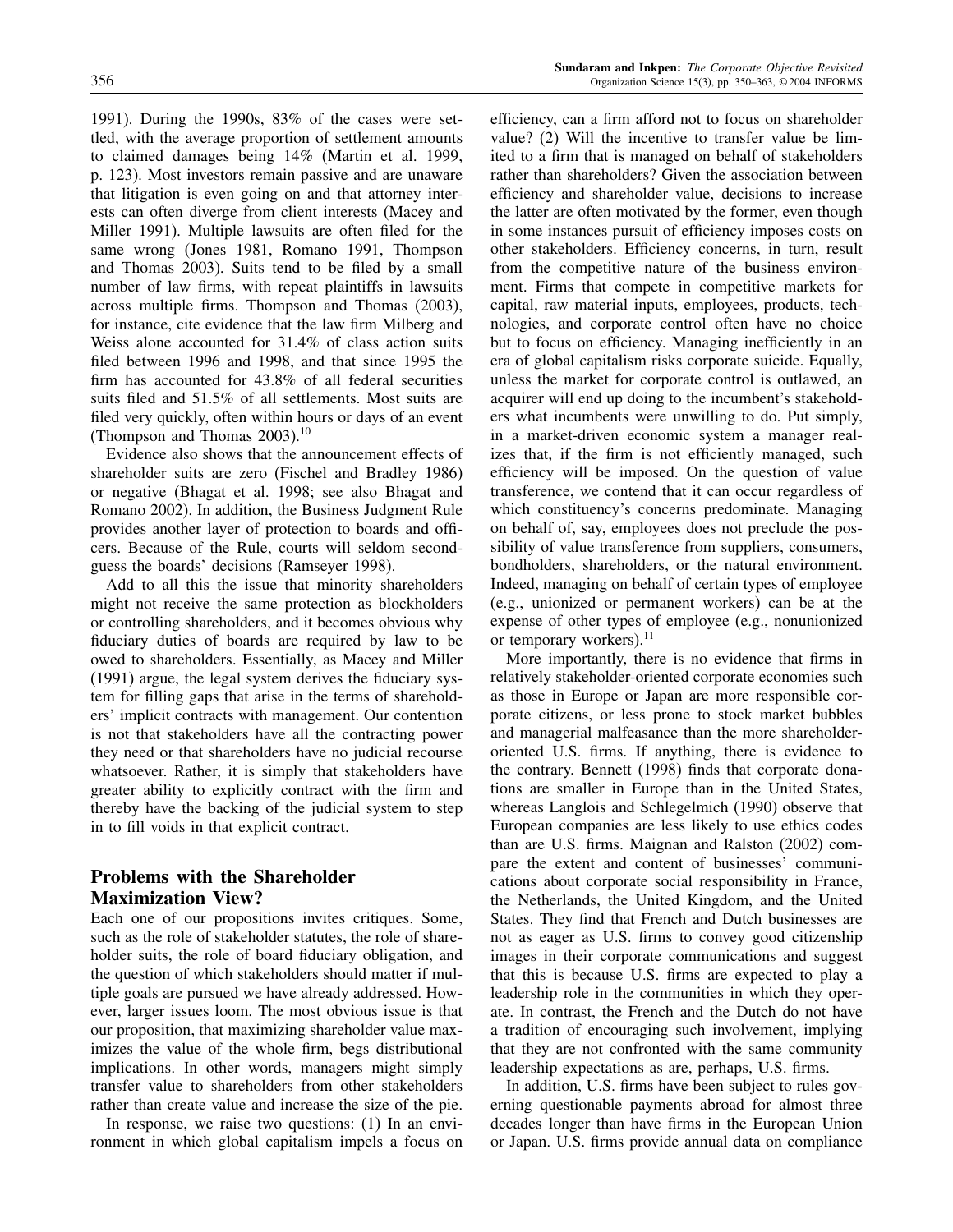with environmental regulations, unlike firms in Germany and Japan. U.S. courts, including the U.S. Supreme Court, have allowed numerous suits to be brought in the United States by foreign stakeholders affected by the conduct of U.S. corporations (e.g., through the Alien Tort Claims Act), whereas countries such as Germany and Japan have instead felt the need to create a supranational court to deal with such disputes, perhaps reflecting inadequacies in their own courts. In the shareholderprimacy era of the past two decades, U.S. firms have been far more successful in creating employment than firms in Germany or Japan: For instance, employment grew significantly in the United States during the 1980s and 1990s (and overall unemployment fell), but it stayed flat in the European Union and in Japan (and unemployment increased). Indeed, at one point the unemployment rate in Japan exceeded that of the United States, and the German rate was more than twice the U.S. rate. In most industries of the future—e.g., Internet, biotechnology, communications, computers, nanotechnology, to name a few—U.S. firms (and their highly developed environment for entrepreneurial finance) stand out relative to German and Japanese firms in their ability to assume entrepreneurial risks. Similarly, stock market bubbles and corporate scandals have not been unique to the shareholder-oriented U.S. system. As has just about every major country in Europe and Asia, Germany and Japan have had their share of major scandals and governance crises during the 1990s. Compared with the slightly less than 50% decline (from peak to trough, as of the time of writing) of the U.S. market, the German stock market has been down 68%, and the Japanese market a stunning 79% from their respective peaks (measured in respective home currencies; calculations on file).

Another critique of shareholder value maximization often deals with the implications of contract failures from the imposition of externalities on parties outside the direct contract. However, such imposition of thirdparty externalities is by no means unique to shareholders. Externalities can be imposed on anyone outside any contract regardless of who is party to the contract. Renegotiating terms with any group of stakeholders implicitly or explicitly alters the terms not only with other stakeholders, but also with parties outside the direct contracting process. Paying employees more, or not downsizing to preserve employment, might mean creating greater financial distress risk that makes bondholders worse off (consider, for instance, the U.S. airline industry in 2003). Renegotiating terms with one group of stakeholders can lead to higher prices, making consumers worse off. Renegotiating terms with one group of bondholders can create externalities for another group of bondholders. Offering more-generous terms to suppliers might mean that less is available to pay employees, and so forth.

Blair and Stout (1999) critique shareholder value maximization using a theory of team production. Using the same tools of analysis as those used by law and economics scholars to justify the shareholder view, they consider the distributional implications of governance. They view the corporation not as a nexus of contracts, but as a nexus of inputs provided by a team of shareholders and stakeholders who come together to earn a return higher than the input cost. They ask, How can we fairly allocate the rents from a nonseparable output? They conclude that most mechanisms to do so engender rent-seeking behavior that destroys value. In particular, assigning control rights to shareholders results in alienation of other team members, especially those whose exit option is limited because of their firmspecific human capital. This produces suboptimal effort provision by such team members and, thus, suboptimal value creation. Their solution is to provide to a thirdparty—specifically, an independent board of directors the authority to monitor inputs and to allocate rents (Blair and Stout 1999, pp. 274–276), and they suggest that an appropriate reading of U.S. law suggests that it would allow directors that discretion (p. 303).

However, their analysis suffers from weaknesses. They do not examine the trade-off between the loss from suboptimal provision of efforts by team members and the gains from assigning control rights to the residual claimant. If the latter overwhelms the former, then the Alchian and Demsetz (1972) view still stands. Moreover, are there incentives to counter suboptimal effort provision—e.g., Why not compensate all team members with a claim to the residual output or output-contingent bonus payments? Could residual claim-based payments for all team members counteract the incentive for suboptimal effort provision and enhance the effect of gains from assigning control rights to the residual claimant? Blair and Stout (1999) also fail to consider the implications of residual claimants continuing to have the exit option. If the firm does not provide their required rate of return, they will sell their shares and thus lower the value of the team's output. The cost to the residual claimants of having to sell their shares at lowered prices could be smaller than the loss that would result from suboptimal effort provision (Millon 2000, p. 1028). As to their argument of the wasteful rent-seeking behavior, it seems to us that it will simply be displaced, and will be redirected at the board. Also, the distributional role assigned to a group of outsiders in the name of an independent board is troublesome. Who decides on the qualifications of this board? Who hires them? Who fires them? And finally, their interpretation of U.S. law as being enabling with respect to giving directors the discretion, under the Business Judgment Rule, to allocate output to nonshareowning stakeholders has been challenged by legal scholars (Millon 2000, Bainbridge 2002).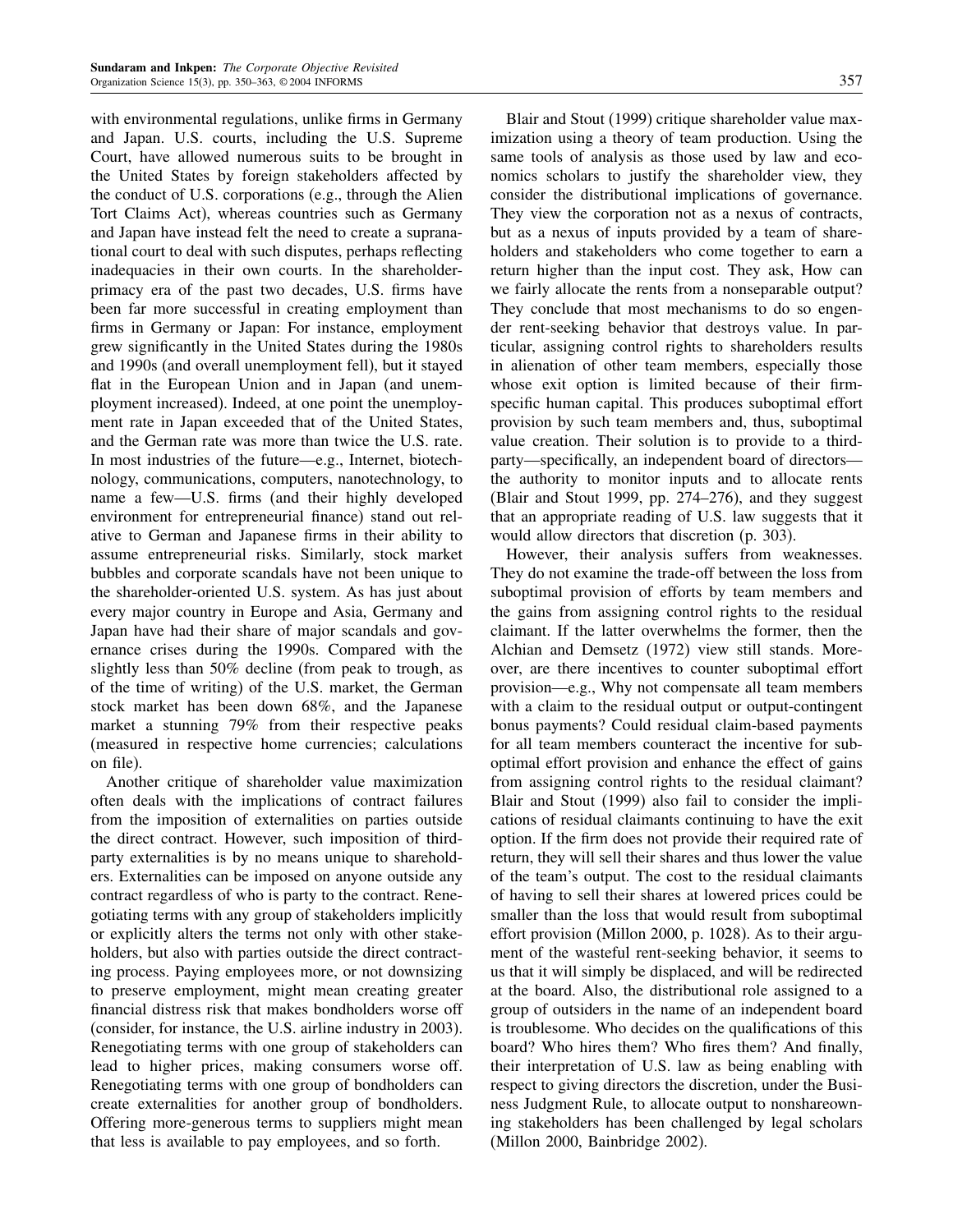Yet another critique of shareholder value maximization views performance-contingent payments such as bonuses as substitutes for stocks and options. If they truly were substitutes, shareholders would welcome the prospect. However there are problems. Although certain categories of stakeholder (e.g., employees or suppliers) can be given performance-contingent payouts, it is not clear that others (e.g., nonconvertible debtholders, customers, communities) can be given such payouts. Furthermore, are such payments substitutes for, or complements to, their fixed compensation? If stakeholders are also compensated with fixed payouts, then performance contingence is a complement: The incentives revert to those that are similar to those for fixed claimants. Shareholders are, however, different in this respect. Their claim derives solely from residual cash flows. If the firm produces zero residual cash flows they get nothing. Unless claims of stakeholders are based solely on residual cash flows, the argument—that shareholders are the claimants with the greatest incentive to maximize the value of the residual claims—holds.

What about the alleged malfeasance by (and collapse of) corporate highflyers in 2001 and 2002? Is this not the type of stakeholder abuse that shareholder-focused corporate behavior can create? These events have undeniably resulted in a value loss for stakeholders. However, we suggest that it is difficult to reconcile these events with the notion that these firms were, indeed, managed on behalf of shareholders. Although the pension wealth of many employees is worthless, it is important to note that, with some exceptions, most employees willingly overinvested in their companies' stock and did not diversify. For the shareholder, these events represent massive wealth transfers from the public at large to employees and insiders during the course of their many successful stock market years. (In many instances, suppliers and corporate customers were enriched from allocations of friends-and-family stocks to which the public shareholder did not have access.) Although top managers undeniably bear a disproportionate share of the blame, it is nearly certain that more than just a few top managers were collectively involved—by silence or consent—in the decisions leading up to these events.<sup>12</sup> Suppliers and creditors will not get all that is due to them, but the bankruptcy process ensures they get something back. As for customers, there is no evidence that the collapse of firms such as Enron has had any long-term impact on energy prices, nor that the collapse of telecommunications and information technology companies has affected the availability, pervasiveness, and affordability of telephone services or the Internet. The one constituency whose claims remain completely wiped out in all these instances is the shareholder.

An implicit premise in many arguments for shareholder value maximization, including ours, is the lack of distinction between the short run and the long run. Traditional theories of finance and contracting obviate the need for such a distinction by assuming market efficiency, whereby optimality in the long run is simply the result of a series of optimal short-run decisions. However, in a world in which the efficiency of markets might be under serious intellectual and empirical attack (see the considerable work in the area of behavioral finance, as well as Shiller 2000), and one in which managerial incentives such as stock options have been structured to benefit managers from short-horizon share price reactions, it is right to ask whether the long run is simply a series of optimal short runs. The ability of betterinformed managers to shift value by arbitraging across horizons based on information that investors do not have (or were misled on) raises troublesome questions about the viability of true long-run shareholder value maximization.<sup>13</sup> We side with the underlying thrust of U.S. corporate law on this issue: Corporate law has long made a distinction between the two horizons (see the excellent survey of this question by Allen 1992; see also the notes to the corporate goals in §2.01 the ALI Principles of Corporate Governance, American Law Institute 1994), and generally recognizes that what matters for shareholders is value creation in the long run. Everything we have said thus far should be seen in this light. We do not endorse incentives and systems that give managers the ability to arbitrage across horizons at the expense of long-run shareholder value creation. That is not value maximization; rather, it could lead to insider enrichment that destroys true shareholder value.

All this said, there are two substantive boundary conditions to our arguments. We raise them here with the caveat that space constraints preclude fully addressing their ramifications. The first condition concerns incentives for entrepreneurial risk taking that morph into incentives for excessive risk taking. In particular, the use of stock options to compensate managers—with the supposed intent of reversing their risk aversion—is puzzling. We are unaware of either credible empirical evidence or theoretical reasoning that supports the view that their provision is in the shareholders' interests, and yet their use has become commonplace. If we recognize that call options are simply the equivalent of giving managers a risk-free loan to buy the firm's stock (with a free hedge during its life thrown in), it is not at all clear why their provision is consistent with the goals of a diversified shareholder. Moreover, as Bebchuk et al. (2002) convincingly point out, the processes that produce such compensation arrangements leave managers with considerable power to shape their own pay, and are tantamount perhaps to little more than rent-extraction mechanisms. We agree. We would go as far as to suggest that the excessive use (and inadequate policing) of such compensation schemes helped fuel the corporate crises of 2001 and 2002, and must be reined in.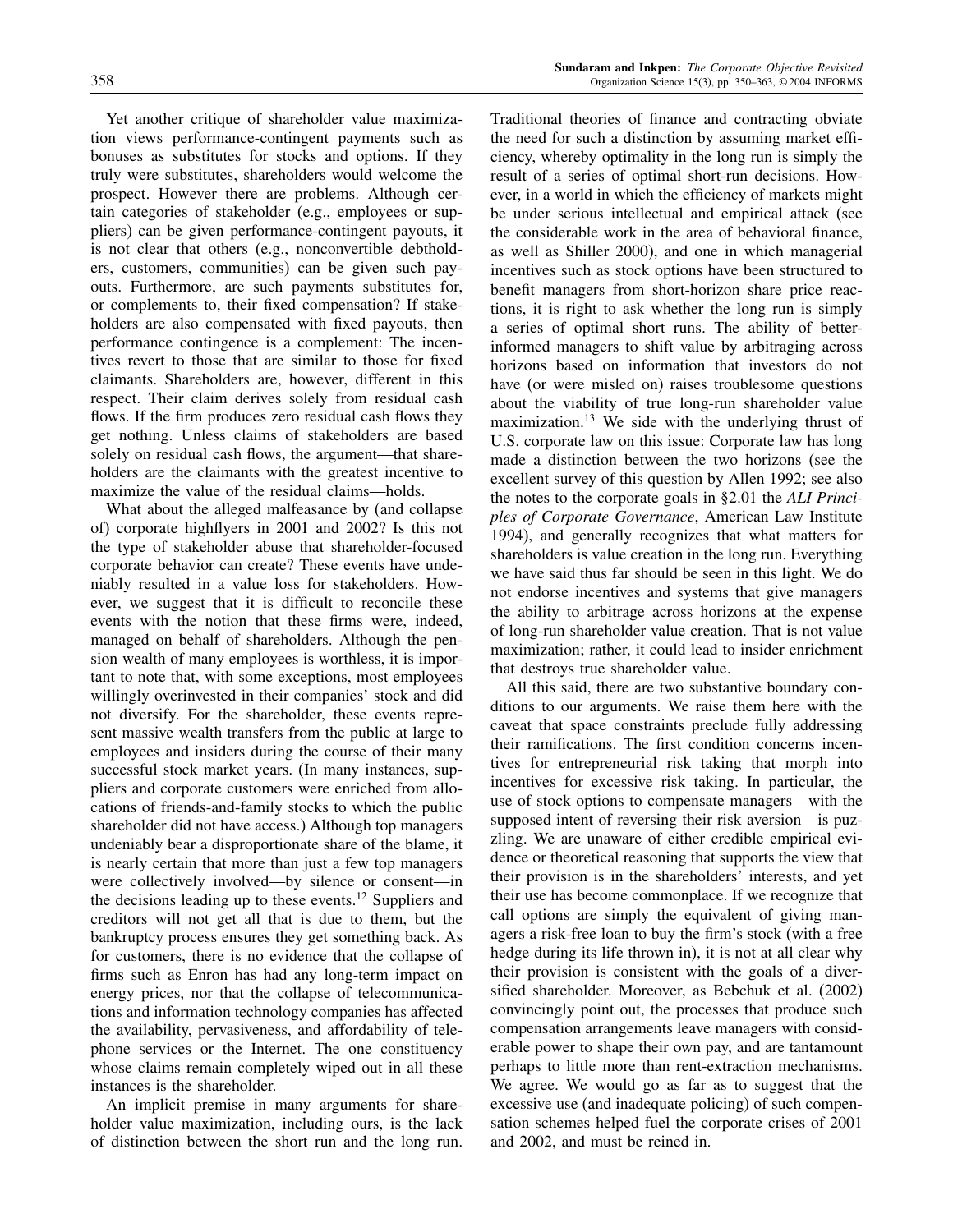A second and related boundary condition involves top management pay. Surely there is a point at which the level of top management pay becomes incompatible with society's norms of fairness. In particular, CEO-pay levels in the multiples of hundreds of average employee pay quite possibly breach society's outrage constraint.<sup>14</sup> As Roe (2002) argues, such a constraint imposes cultural, social, and political limits on the economic model of the firm, and its breach can lead to a set of responses from inside the organization via degradation of employee motivation, and from the outside via political or regulatory backlash. These responses can result in a less productive, deteriorating organization that works to the shareholders' and stakeholders' detriment.

### Conclusion

Over the past 150 years, there have been significant stretches of time when stakeholder views have dominated not only discourse, but also managerial practice, law, and public policy toward corporations. The events of the early part of the twenty-first century portend the likelihood that we might be, arguably, at the cusp of a new such era. Our position, however, is that there is no need to jettison the goal of shareholder value maximization. We argue that it is unambiguously the preferred goal among available alternatives. Moreover, concern about the deleterious consequences of the shareholder maximization logic must recognize that the traditional critiques, such as value-transference incentives and implications of contract failure are by no means unique to shareholders, but exist regardless of the stakeholder on whose behalf the corporation is managed. Failures commonly attributed to the shareholder value maximization view have less to do with shareholders than with the nature of contracts. Managing on behalf of stakeholders does not somehow lead to fewer contracting problems. Indeed, it might create even more problems, such as those resulting from lack of incentives to increase the value of the firm, from distorting risk-taking incentives, from creating confusing objectives, and so forth.

Our position is by no means that firms should ignore other stakeholders or that there are no boundary conditions to the manner in which shareholder value creation logic has been applied in practice. We believe that shareholder value as the objective function will lead to decisions that enhance outcomes for multiple stakeholders. We obviously reject the view that managers will somehow end up being negligent in their moral (and legal) duty to stakeholders if they actively and vigorously pursue a fiduciary responsibility to shareholders. We are also skeptical of the argument that a stakeholder approach to governance leads to either competitive advantage or better behavior. As to the boundary conditions, we believe that a redesign of incentive systems to orient the manager's objective toward

that of a diversified, long-horizon shareholder is clearly necessary not just for stakeholders, but, equally importantly, for shareholders.

The heart of our argument has been a case for why the shareholder value maximization view is, at its core, inconsistent with exploitation or alienation of the firm's other constituencies. Such strategies offer no basis for long-run value creation. Those who propose an alternative viewpoint must, at the very least, answer three very basic questions: Can a firm create and sustain long-run shareholder value just via transfers from its nonshareowning stakeholders? Can such an alternative viewpoint be made compatible with external mandates that competition and regulation impose upon managers? If managing on behalf of stakeholders is the desired goal, how can we make the stakeholder objective compatible with naturally occurring incentives, impulses, and imperatives of the market-based economy in democratic-capitalist societies?

#### Acknowledgments

The authors are deeply grateful to Associate Editor James Walsh for his support and his substantial suggestions in improving the paper and in shaping the responses to it. They are also grateful for comments from the OS reviewers, and from Michael Bradley, Gunter Dufey, Tony Frost, Vijay Govindarajan, Robert Hansen, and Priscilla Wisner. The authors acknowledge support from the Thunderbird Research Center.

#### Endnotes

<sup>1</sup>See, for example, Rappaport (1986, p. 13), Brealey and Myers (2001, pp. 24–26), Ross et al. (2002, pp. 15–17), and Bodie and Merton (2000, pp. 10–12).

<sup>2</sup>We will not attempt to provide a detailed list of references for these two opposing conceptions of the corporate form of organization, because they have been dealt with in a substantial amount of legal scholarship (see, e.g., Ruder 1965; Eisenberg 1983; Bratton 1989a, b; McDaniel 1991; Minow 1991; Millon 1990, 1991, 1995; Hazen 1991; Allen 1992; Blair and Stout 1999). For a comprehensive set of references and citations, see Bradley et al. (1999). The communitarian conception of the corporation is closely identified with the stakeholder and corporate social responsibility viewpoints and has its origins in the pioneering work of Etzioni (1988, 1993).

3Early organization theory scholars espoused views that are consistent with our focus. Williamson (1981) ably summarizes the early organization theory literature and notes that although efficiency is not a central theme in much of the literature, the classic works of Barnard (1938) and Simon (1957) reveal precisely such a concern. Barnard emphasizes the role of rationality in internal organization, whereas Simon extends the notion of rationality to develop a distinction between intendedly rational behavior and its (constrained) manifestation in practice, limited rationality (see also Simon 1964). The notion of limited rationality and its implications were, of course, more fully developed by Williamson's subsequent work on transaction cost economics and the idea of bounded rationality. That said, many others have offered alternate conceptualizations of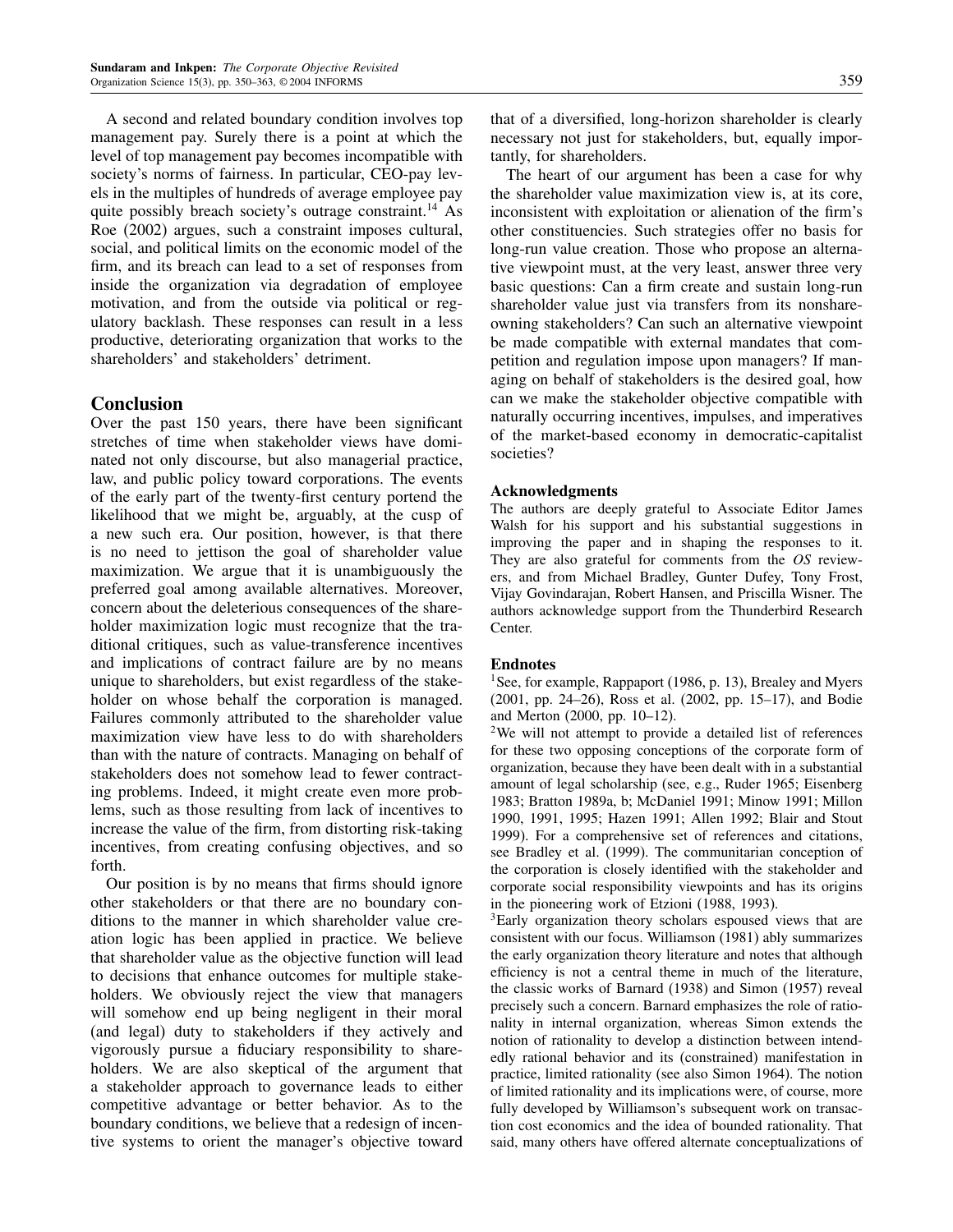corporate goals. In early views, Drucker (1958) emphasizes organizational survival rather than rational profit maximization as the central goal the managers must pursue. Quinn (1980, p. 7) cautions against narrowly construing the goal as that of profit maximization and suggests that corporations should have "... multiple goals... in a complex hierarchy." Similarly, Drucker (2001, pp. 17–18) argues: "Top management of the future will need to balance three dimensions of the corporation: as an economic organisation, as a human organisation, and as a ... social organisation." However, as we make clear later in the paper: (1) The firm cannot escape its central role as an economic organization with, at the very least, intendedly rational behavior in democratic capitalist societies. (2) The pursuit of multiple goals is unrealistic and inadvisable. (3) The pursuit of a goal such as survival might, in fact, jeopardize the very pursuit of that goal.

<sup>4</sup>Most of the early incorporations that were allowed were quasi-public, such as charitable organizations, municipalities, public utilities, banks, and insurance companies. Incorporation for the pursuit of private objectives was uncommon, and would typically be organized as partnerships or proprietorships (Hurst 1970).

<sup>5</sup>It was not until well into the twentieth century that the ultra vires doctrine was abandoned by courts, to be replaced by the business judgment rule. This rule, the currently prevailing norm that guides board activities in the United States, states that a corporate manager is not liable for an action that is within the powers of the corporation and the management's authority, when it is carried out with due care and according to applicable fiduciary duties (see any well-known corporate law textbook, e.g., Clark 1986).

<sup>6</sup>Dodd's article was in response to the article by Berle (1931), whose thesis was that the powers of the corporation must be exercised solely to benefit shareholders. The debate, which lasted over two decades, was finally conceded to Dodd by Berle in 1954 (see Weiner 1964 for a detailed summary of the Berle-Dodd debate).

<sup>7</sup>Specifically, Springer concluded: "Constituency statues are red herrings  $\ldots$  [T]he fact that these statutes are invoked by directors casually, perhaps sometimes even cynically, does little to advance the case for consideration of constituent interests in corporate law" (1999, p. 122).

<sup>8</sup>Stakeholder theory does not completely ignore profitability concerns. Some (e.g., Jones and Wicks 1999) explicitly acknowledge that firms must be profitable and viable if they are to serve any stakeholders at all.

<sup>9</sup>This argument invokes the Arrow Impossibility Theorem (Arrow 1950): Under certain conditions for "fair" decision making, there is no consistent method of making a fair choice among three or more alternatives—i.e., there is no majorityvoting procedure that can always fairly decide an outcome when more than two alternatives are involved. For example, apart from shareholders, if there are multiple classes of stakeholders, then there is no fair way to democratically decide on whose behalf the board should vote to manage the firm.

 $10$ Thompson and Thomas (2003) examine class-action suits filed in 1999 and 2000 in Delaware and find, however, that the evidence is somewhat more mixed with regards to the proportion of settlement dollars claimed by attorney fees and the size of the settlements in acquisition-related class-action suits.

 $11$ Coff's (1999) examination of stakeholder bargaining power provides the example of the team that, by virtue of its unique capabilities and high replacement cost, captures above-normal wages, implying that other stakeholders with less bargaining power appropriate less value.

 $12$ Lewis (2002), citing the work of Blasi et al. (2003) notes, "... [the authors] combed through the record of stock option sales by ordinary employees of the 100 biggest New Economy–type companies. And they found that, while the executives of these companies made off with great wads of cash, the ordinary employees, as a group, did far better. Through the boom, investors forked over \$78 billion to the regular employees of 100 start-ups. The grunts of the bankrupt Excite@Home, for instance, made off with an estimated \$600 million before their company went under."

<sup>13</sup>We mean true shareholder value in the sense of a considerable finance literature (including the behavioral finance literature) that has been published in the past decade (see, e.g., Rotemberg and Scharfstein 1990). Specifically, under imperfect information, if investors are incorrectly informed about future profitability, the expected discounted value of profits need not be the same as the current share price. Firms (and managers) can increase current profits at the expense of future profits by forgoing positive net present value (NPV) projects, thus giving them the opportunity to arbitrage across horizons. If investment is unobservable and firms vary according to their inherent profitability, high current profits lead investors to believe that the firm is inherently more profitable even when it might not be. The earliest clearly articulated ideas in this regard are probably Miller and Rock (1985) and Stein (1989). It is important to note that this distinction does not imply that markets are inefficient: The assumption of semistrong efficiency is consistent with this dichotomy.

<sup>14</sup>Krugman (2002) reports that in 1999 the average annual real compensation of a Fortune 100 CEO (\$37.5 million) was over 1,000 times the average annual pay of an ordinary worker.

#### References

- Agle, B. R., R. K. Mitchell, J. A. Sonnenfeld. 1999. Who matters to CEOs? An investigation of stakeholder attributes and salience, corporate performance, and CEO values. Acad. Management J. 42 507–525.
- Alchian, A. A., H. Demsetz. 1972. Production, information costs, and economic organization. Amer. Econom. Rev. 62 777–795.
- Alexander, J. C. 1991. Do the merits matter? A study of settlements in securities class actions. Stanford Law Rev. 43 497–525.
- Allen, W. T. 1992. Our schizophrenic conception of the business corporation. Cardozo Law Rev. 14 259–281.
- Allen, W. T. 1993. Contracts and communities in corporation law. Washington Lee Law Rev. 50 1395–1407.
- Altman, B. W. 1998. Corporate community relations in the 1990s: A study in transformation. Bus. Soc. 37 221–227.
- American Law Institute. 1994. Principles of Corporate Governance: Analysis and Recommedations. Philadelphia, PA.
- Arrow, K. J. 1950. A difficulty in the concept of social welfare. J. Political Econom. 58 328–346.
- Bainbridge, S. M. 2002. The bishops and the stakeholder debate. UCLA School of Law Research Paper 02-10, Los Angeles, CA.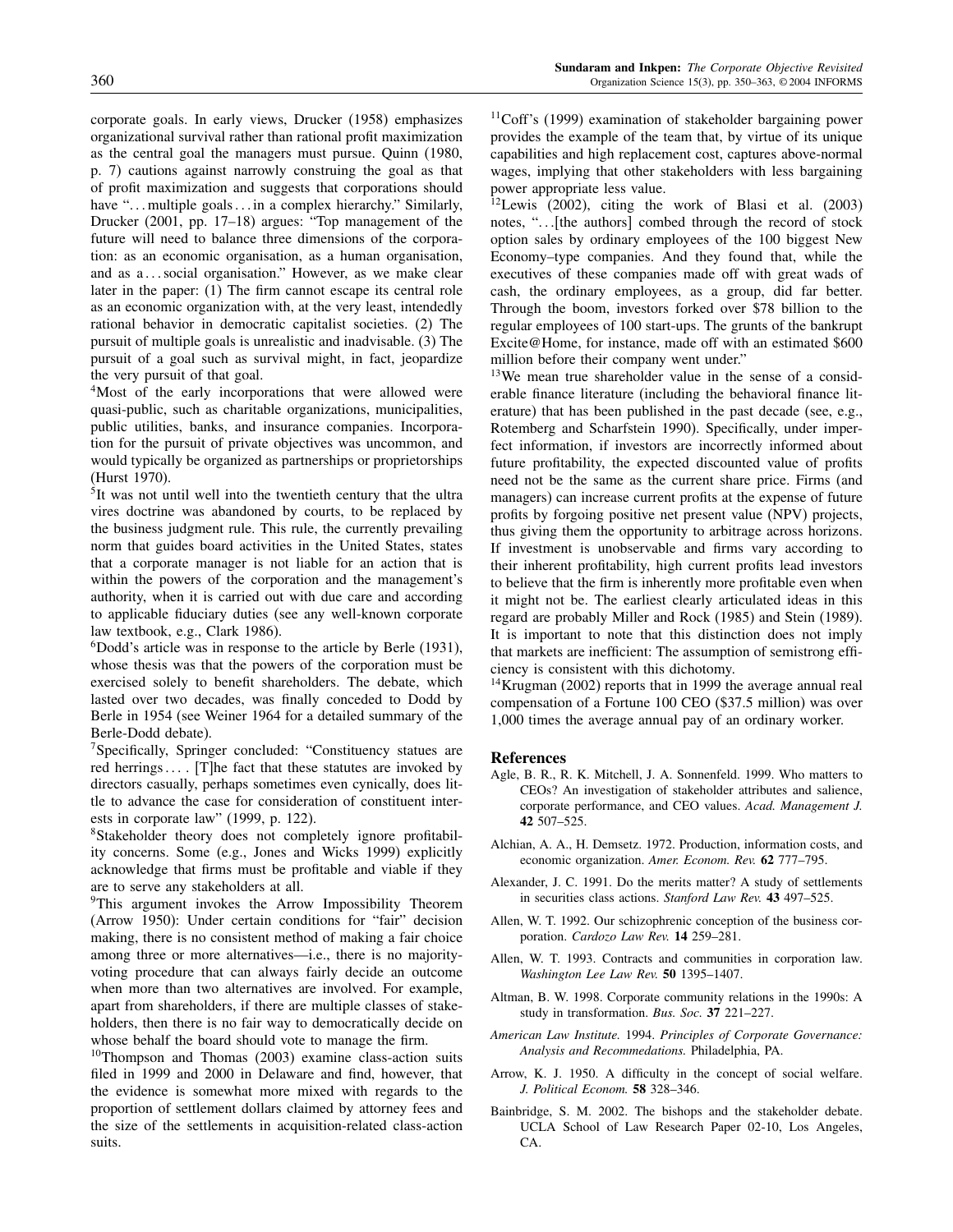- Barnard, C. 1938. The Functions of the Executive. Harvard University Press, Cambridge, MA.
- Bebchuk, L. A., J. M. Fried, D. I. Walker. 2002. Managerial power and rent extraction in the design of executive compensation. Univ. Chicago Law Rev. 69 751–846.
- Bennett, R. 1998. Corporate philanthropy in France, Germany, and the U.K.: International comparisons of commercial orientation towards company giving in European nations. Internat. Marketing Rev. 15 458–475.
- Berle, A. A. 1931. Corporate powers as powers in trust. Harvard Law Rev. 44 1049–1074.
- Berle, A. A., G. C. Means. 1932. The Modern Corporation and Private Property. Macmillan, New York.
- Berman, S. L., A. C. Wicks, S. Kotha, T. M. Jones. 1999. Does stakeholder orientation matter? The relationship between stakeholder management models and firm financial performance. Acad. Management J. 42 488–506.
- Bhagat, S., R. Romano. 2002. Event studies and the law: Empirical studies of corporate law. Amer. Law Econom. Rev. 4 380–444.
- Bhagat, S., J. Bizjak, J. Coles. 1998. The shareholder wealth implications of corporate lawsuits. Financial Management 27 5–27.
- Blair, M. M. 2002. Post-Enron reflections on comparative corporate governance. Georgetown Law and Economics Research Paper 316663, Georgetown University, Washington, D.C.
- Blair, M. M., L. A. Stout. 1999. A team production theory of corporate law. Virginia Law Rev. 85 247–306.
- Blasi, J. R., D. Kruse, A. Bernstein. 2003. In the Company of Owners: The Truth About Stock Options (and Why Every Employee Should Have Them). Basic Books, New York.
- Bodie, Z., R. C. Merton. 2000. Finance. Prentice-Hall, Englewood Cliffs, NJ.
- Bradley, M., C. A. Schipani, A. K. Sundaram, J. P. Walsh. 1999. The purposes and accountability of the corporation in contemporary society: Corporate governance at a crossroads. Law Contemporary Problems 62(3) 9–86.
- Bratton, W. W. 1989a. The "nexus of contracts" corporation: A critical appraisal. Cornell Law Rev. 74 407–465.
- Bratton, W. W. 1989b. The new economic theory of the firm: Critical perspectives from history. Stanford Law Rev. 41 1471-1515.
- Bratton, W. W. 2001. Berle and Means reconsidered at the century's turn. J. Corporation Law 26 737-770.
- Bratton, W. W. 2002. Enron and the dark side of shareholder value. Tulane Law Rev. 76 1275–1361.
- Brealey, R. A., S. C. Myers. 2001. Principles of Corporate Finance. Irwin/McGraw-Hill, New York.
- Clark, R. 1986. Corporate Law. Aspen Publishers, New York.
- Clarkson, M. B. E. 1995. A stakeholder framework for analyzing and evaluating corporate social performance. Acad. Management Rev. 20 92–117.
- Coase, R. H. 1937. The nature of the firm. Economica 4 386–405.
- Coff, R. W. 1999. When competitive advantage doesn't lead to performance: The resource-based view and stakeholder bargaining power. Organ. Sci. 10 119–133.
- Coffee, J. C. 1985. The unfaithful champion: The plaintiff as monitor in shareholder litigation. Law Contemporary Problems 48 5–46.
- Davis, G. F., K. A. Diekmann, C. H. Tinsley. 1994. The decline and fall of the conglomerate firm in the 1980s: The deinstitutionalization of an organizational form. Amer. Sociological Rev. 59 547–570.
- Dodd, M. E. 1932. For whom are corporate managers trustees. Harvard Law Rev. 45 1145–1163.
- Donaldson, T., L. F. Preston. 1995. The stakeholder theory of the corporation: Concepts, evidence, and implications. Acad. Management Rev. 20 65–91.
- Drucker, P. 1958. Business objectives and survival needs: Notes on a discipline of the business enterprise. J. Bus. 31 81–90.
- Drucker, P. 2001. The next society: A survey of the near future. The Economist (November 3) 1–20.
- Easterbrook, F. H., D. R. Fischel. 1983. Voting in corporate law. J. Law Econom. 26 395–427.
- Easterbrook, F. H., D. R. Fischel. 1991. The Economic Structure of Corporate Law. Harvard University Press, Cambridge, MA.
- Eisenberg, M. A. 1983. Corporate legitimacy, conduct, and governance—Two models of the corporation. Creighton Law Rev. 17 1–19.
- Etzioni, A. 1988. The Moral Dimension: Toward a New Economics. Free Press, New York.
- Etzioni, A. 1993. The Spirit of Community: Rights, Responsibilities and the Communitarian Agenda. Crown Publishers, New York.
- Fama, E. F., M. C. Jensen. 1983. Agency problems and residual claims. J. Law Econom. 26 325–344.
- Fischel, D. R., M. Bradley. 1986. The role of liability rules and derivative suit in corporate law: A theoretical and empirical analysis. Cornell Law Rev. 71 261–290.
- Freeman, R. E. 1984. Strategic Management: A Stakeholder Approach. Pitman, Boston, MA.
- Freeman, R. E., J. McVea. 2001. A stakeholder approach to strategic management. M. Hitt, E. Freeman, J. Harrison, eds. Handbook of Strategic Management. Blackwell Publishing, Oxford, U.K., 189–207.
- Friedman, M. 1970. The social responsibility of business is to increase its profits. New York Times Magazine (September 13) 33 122–126.
- Griffin, J. J., J. F. Mahon. 1997. The corporate social performance and corporate financial performance debate. Bus. Soc. 36 5–31.
- Hansmann, H., R. Kraakman. 2000. The end of history for corporate law. Discussion Paper 280, The Center for Law, Economics, and Business, Harvard Law School Mimeo, Harvard University, Cambridge, MA.
- Harrison, J. S., R. E. Freeman. 1999. Stakeholders, social responsibility, and performance: Empirical evidence and theoretical perspectives. Acad. Management J. 42 479-487.
- Hazen, T. L. 1991. The corporate persona, contract (and market) failure, and moral values. North Carolina Law Rev. 69(273) 318.
- Hillman, A. J., G. D. Keim. 2001. Shareholder value, stakeholder management, and social issues: What's the bottom line? Strategic Management J. 22 125–139.
- Holmstrom, B., S. M. Kaplan. 2001. Corporate governance and merger activity in the United States: Making sense of the 1980s and 1990s. J. Econom. Perspectives 15(2) 121–144.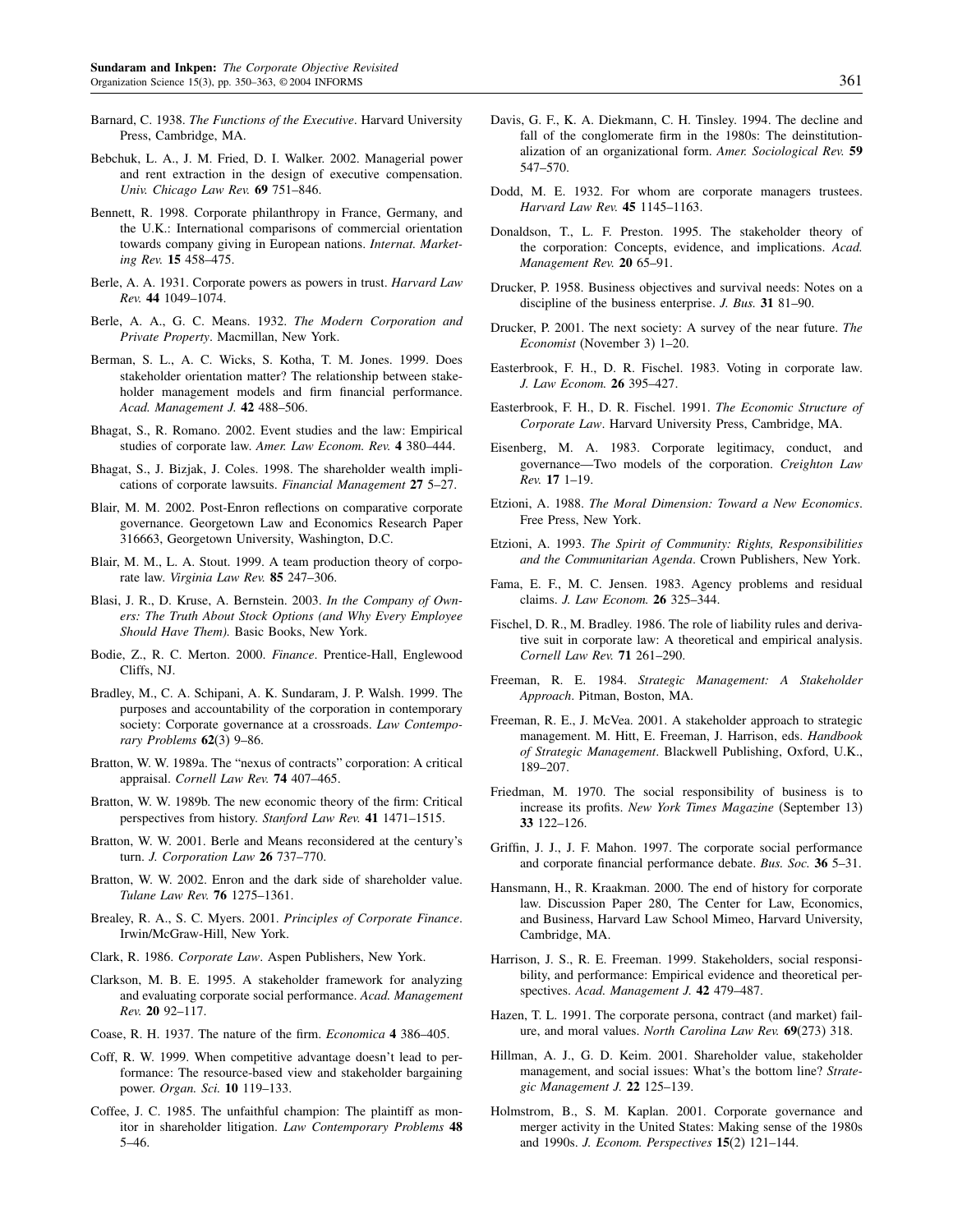- Hurst, J. 1970. The Legitimacy of the Business Corporation in Law of the United States, 1780-1970. University of Virginia Press, Charlottesville, VA.
- Jawahar, I. M., G. L. McLaughlin. 2001. Toward a descriptive stakeholder theory: An organizational life cycle approach. Acad. Management Rev. 26 397–414.
- Jensen, M. C. 2001. Value maximization, stakeholder theory, and the corporate objective function. J. Appl. Corporate Finance 14 8–21.
- Jensen, M. C., W. H. Meckling. 1976. Theory of the firm: Managerial behavior, agency costs and ownership structure. J. Financial Econom. 3 305–360.
- Jones, T. M. 1981. Shareholder suits: Good news and bad news for corporate executives. California Management Rev. 23 77–86.
- Jones, T. M. 1995. Instrumental stakeholder theory: A synthesis of ethics and economics. Acad. Management Rev. 20 404–437.
- Jones, T. M., A. C. Wicks. 1999. Convergent stakeholder theory. Acad. Management Rev. 24 191–205.
- Krugman, P. A. 2002. For richer. The Sunday New York Times Magazine (October 20) 62–77.
- Langlois, C. C., B. B. Schlegelmich. 1990. Do corporate codes of ethics reflect national character? Evidence from Europe and the United States. J. Internat. Bus. Stud. 21 519–539.
- Lewis, M. 2002. In defense of the boom. The Sunday New York Times Magazine (October 27).
- Macey, J. R. 1989. Externalities, firm-specific capital investments, and the legal treatment of fundamental corporate changes. Duke Law J. 1989 173–201.
- Macey, J. R. 1991. An economic analysis of the various rationales for making shareholders the exclusive beneficiaries of corporate fiduciary duties. Stetson Law Rev. 21 57–90.
- Macey, J. R., G. P. Miller. 1991. The plaintiffs' attorney's role in class action and derivative litigation: Economic analysis and recommendations for reform. Univ. Chicago Law Rev. 58 1-54.
- Maignan, I., D. Ralston. 2002. Corporate social responsibility in Europe and the U.S.: Insights from businesses' selfpresentations. J. Internat. Bus. Stud. 33 497–514.
- Margolis, J. D., J. P. Walsh. 2001. People and Profits? The Search for a Link Between a Company's Social and Financial Performance. Lawrence Earlbaum Associates, Mahwah, NJ.
- Martin, D. N., V. M. Juneja, T. S. Foster, F. C. Dunbar. 1999. What explains filings and settlements in shareholder class action suits? Stanford J. Law, Bus. Finance 5 122-174.
- Matheson, J. H., B. A. Olson. 1992. Corporate law and the longterm shareholder model of corporate governance. Minnesota Law Rev. 76 1313–1391.
- McDaniel, M. W. 1991. Stockholders and stakeholders. Stetson Law Rev. 21 121–162.
- Miller, M., K. Rock. 1985. Dividend policy under asymmetric information. J. Finance 40 1031–1051.
- Millon, D. 1990. Theories of the corporation. Duke Law J. 1990 201–262.
- Millon, D. 1991. Redefining corporate law. Indiana Law Rev. 24 223–277.
- Millon, D. 1995. Communitarianism in corporate law: Foundations and law reform strategies. L. E. Mitchell, ed. Progressive Corporate Law. Westview Press, Boulder, CO.
- Millon, D. 2000. New game plan or business as usual? A critique of the team production model of corporate law. Virginia Law Rev. 86 1001–1044.
- Millstein, I., P. MacAvoy. 1998. The active board of directors and improved performance of the large publicly traded corporation. Columbia Law Rev. 98 1283–1345.
- Minow, N. 1991. Shareholders, stakeholders, and boards of directors. Stetson Law Rev. 21 197–243.
- Mitchell, R. K., B. R. Agle, D. J. Wood. 1997. Toward a theory of stakeholder identification and influence: Defining the principle of who and what really counts. Acad. Management Rev. 22 853–886.
- Munson, K. J. 2001. Standing to appeal: Should objecting shareholders be allowed to appeal acceptance of a settlement? Indiana Law Rev. 34 455–479.
- O'Connor, M. A. 1997. Organized labor as a shareholder activist: Building coalitions to promote worker capitalism. Univ. Richmond Law Rev. 31 1345–1398.
- Orts, E. W. 1992. Beyond shareholders: Interpreting corporate constituency statutes. George Washington Law Rev. 61 14-37.
- Parsons, T. 1960. Structure and Process in Modern Societies. Free Press, Glencoe, IL.
- Quinn, J. B. 1980. Strategies for Change: Logical Incrementalism. Richard D. Irwin Inc., Homewood, IL.
- Ramseyer, J. M. 1998. Corporate law. Peter Newman, ed. The New Palgrave Dictionary of Economics and Law. Stockton Press, New York, 503–511.
- Rappaport, A. 1986. Creating Shareholder Value: The New standard for Business Performance. The Free Press, New York.
- Roe, M. J. 2002. Can culture ever constrain the economic model of corporate law? Harvard Law School Public Law & Legal Theory Research Paper Series Paper 36, Harvard University, Cambridge, MA.
- Romano, R. 1991. The shareholder suit: Litigation without foundation? J. Law, Econom. Organ. 55 58–74.
- Ross, S. A., R. W. Westerfield, J. F. Jaffe. 2002. Corporate Finance, 6th ed. McGraw-Hill/Irwin, New York.
- Rotemberg, J. J., D. S. Scharfstein. 1990. Shareholder value maximization and product-market competition. Rev. Financial Stud. 3 367–391.
- Ruder, D. S. 1965. Public obligations of private corporations. Univ. Pennsylvania Law Rev. 114 209–229.
- Schwab, S. J., R. S. Thomas. 1996. Realigning corporate governance: Shareholder activism by labor unions? Univ. Michigan Law Rev. 96 1018–1094.
- Shiller, R. 2000. Irrational Exuberance. Princeton University Press, Princeton, NJ.
- Simon, H. 1957. Models of Man: Social and Rational Mathematical Essays on Rational Human Behavior in a Social Setting. Wiley, New York.
- Simon, H. A. 1964. On the concept of organizational goals. Admin. Sci. Quart. 9(June) 1–22.
- Singer, J. W. 1993. Jobs and justice: Rethinking the stakeholder debate. Univ. Toronto Law J. 43 475-505.
- Springer, J. D. 1999. Corporate law and constituency statutes: Hollow hopes and false fears. New York Univ. Annual Survey Amer. Law 1999 85–123.